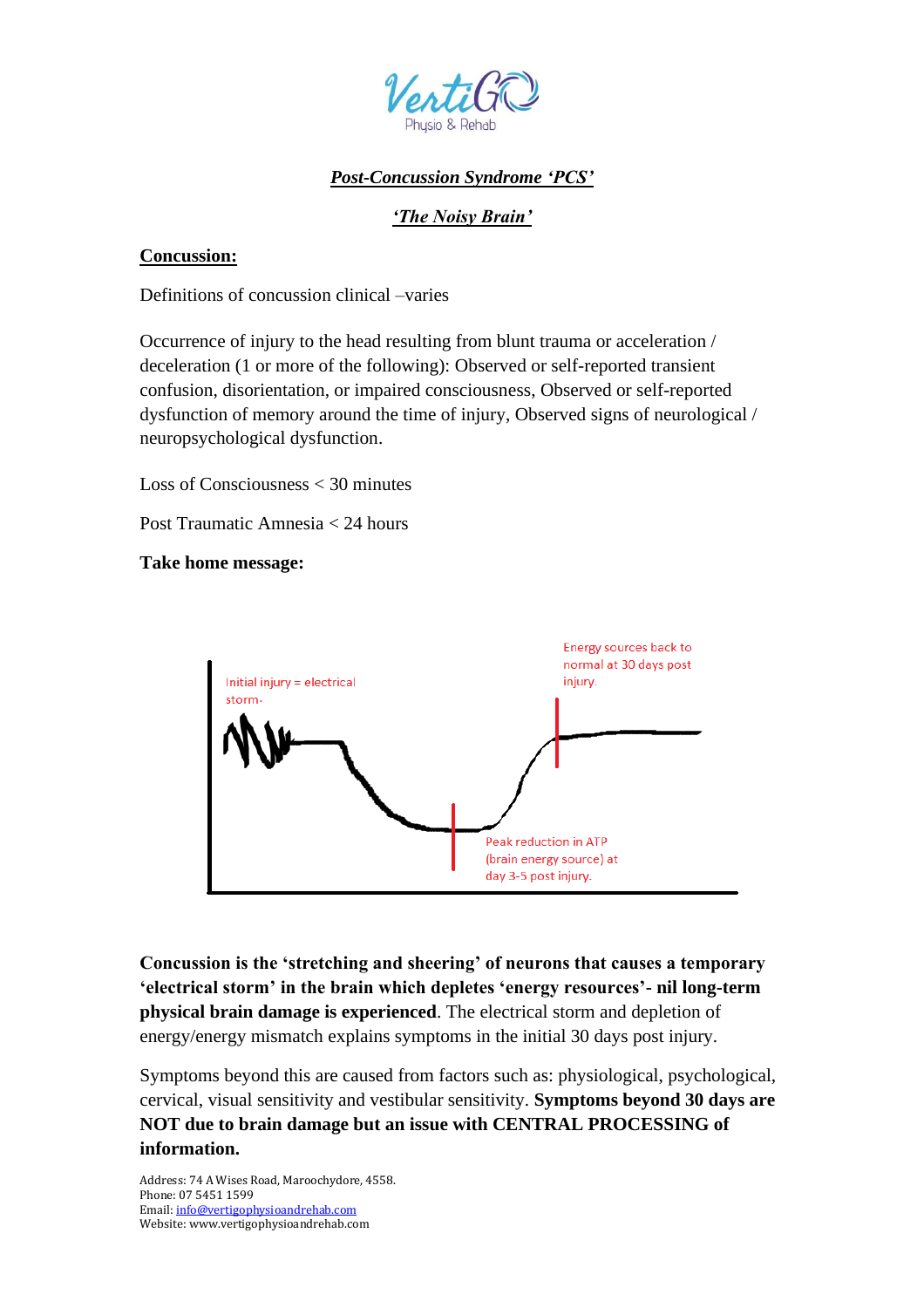

### **Concussion Severity:**

Often the severity of the initial symptoms at time of impact do not reflect recovery time. The main factor that excels recovery is accurate education and reassurance regarding concussion and concussion management. You are currently taking the first steps to ensure a full recovery given you have chosen a certified CCMI clinician from Vertigo Physio and Rehab to provide you with this information.

## **Post-Concussion Syndrome Classifications:**

International Classification of Disease-10: Any 3 symptoms of: headache, dizziness, nausea, vomiting, fatigue, irritability, sleep problems, memory problems lingering for more than 4 weeks post injury.

## **Understanding of the body changes related to PCS:**

Current factors suggested in research that may contribute to prolonged symptoms:

1. Physiological: E.G. Possible altered cerebral cortex excitability. Reduced cerebral vascular reactivity and blood flow. Hormone influence. Ongoing inflammatory processes (gut brain link).

- 2. Cervical
- 3. Visual/Ocular
- 4. Vestibular
- 5. Psychological

# **Main categories of PCS and Research Supported Treatment utilised at VertiGO Physio and Rehab:**

#### **Physiological (post-concussion) disorders:**

\*Graded return to exercise and daily activities. Buffalo treadmill test recommended.

\* Diet recommendations- to be discussed with therapist.

\*Referral to a neurologist if required.

#### **Cervicogenic (post-concussion) disorders:**

\*Somatosensory retraining of the cervical spine.

Address: 74 A Wises Road, Maroochydore, 4558. Phone: 07 5451 1599 Email[: info@vertigophysioandrehab.com](mailto:info@vertigophysioandrehab.com) Website: www.vertigophysioandrehab.com